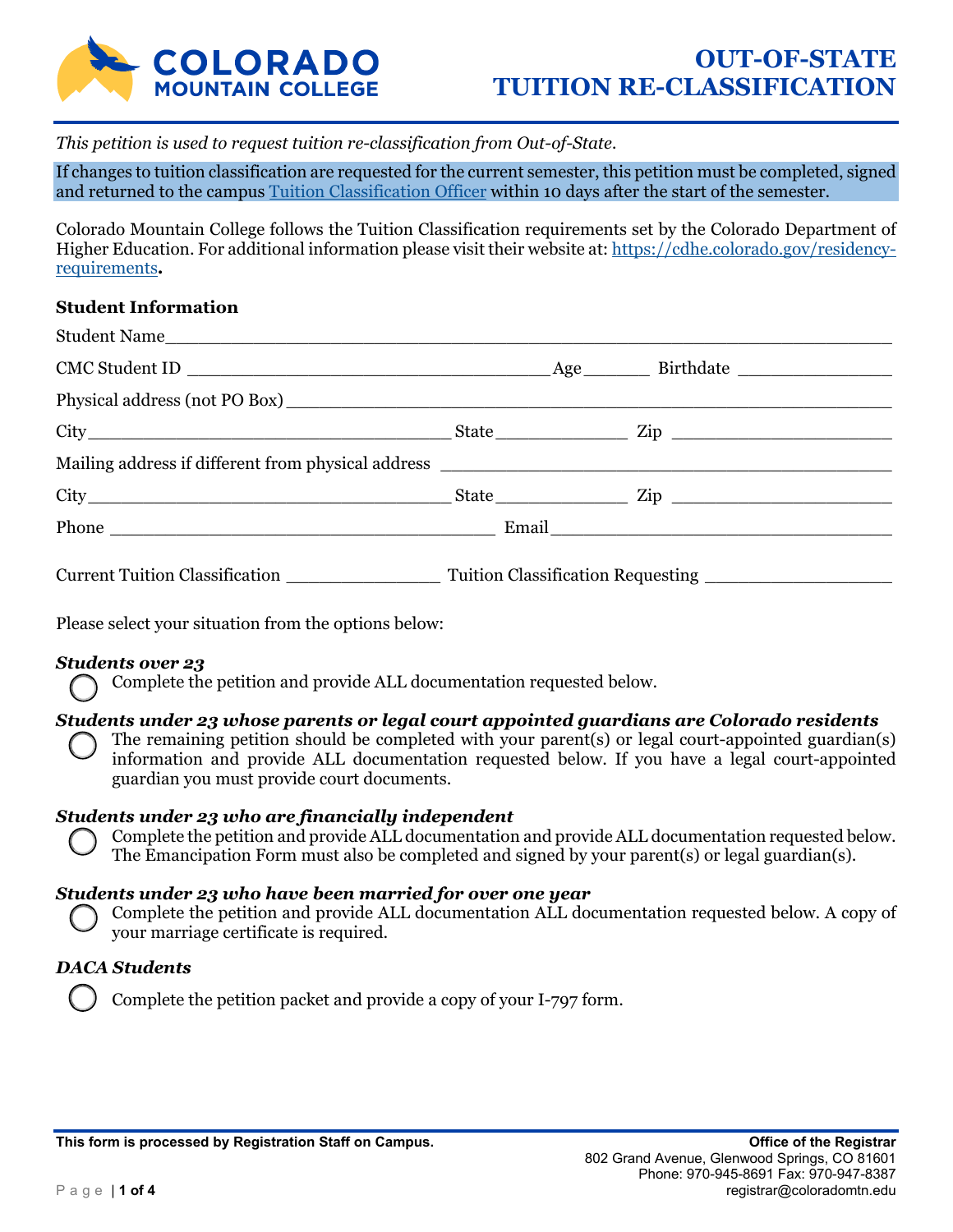

# *This remaining information in this petition pertains to:*

 *The student* 

 *Parent or Guardian name(s) \_\_\_\_\_\_\_\_\_\_\_\_\_\_\_\_\_\_\_\_\_\_\_\_\_\_\_\_\_\_\_\_\_\_\_\_\_\_* 

### **Evidence of Domicile**

Domicile is defined as your true, fixed, and permanent home and place of habitation. Domicile is a legal characteristic that everyone has, and you can have only one domicile at any one time. Your domicile is your legal, primary residence. You must show that you have been domiciled in Colorado for at last 12 months.

Provide documentation for the past 12 months of living in Colorado: photocopy of lease, rent receipts, owners deed, mortgage payment receipt, letter from landlord or roommate.

List range of dates you were physically domiciled in the state of Colorado for the previous 12 months.

| Dates From/To | Address | City | State/Zipcode | Rent/Own/Other |
|---------------|---------|------|---------------|----------------|
|               |         |      |               |                |
|               |         |      |               |                |

## **Verification of intent to be a Colorado resident.**

The following would be expected of any permanent resident of Colorado.

- Filing a Colorado tax return.
- Permanent employment.
- Obtaining Colorado driver's license.
- Colorado vehicle registration.
- Colorado Voter registration.

## **Tax Information**

List state and year in which you most recently filed state income tax: \_\_\_\_\_\_\_\_\_\_\_\_\_\_\_\_\_\_\_\_\_\_\_\_\_\_\_\_\_

List the years you have filed Colorado returns as a Colorado resident: \_\_\_\_\_\_\_\_\_

Attach copies of copies of your most recent Federal and Colorado tax return. Attach copies of W-2 forms if Colorado returns were not filed. If you did not file, include an explanation of why.

## **Employment**

List all periods of employment for the last 12 months. If you had earned income and did not file a Colorado Tax Return for last year documentation is required from each of your employers.

|                        | This fame is presenced by Deplotration Cloff on Computer                                                                                                                                    |      | Office of the Designation |
|------------------------|---------------------------------------------------------------------------------------------------------------------------------------------------------------------------------------------|------|---------------------------|
|                        | Have you accepted future employment in Colorado? Yes $\bigcap$ Start date of employment $\_\_$<br>Attach a copy of a contract or other proof on company letterhead and notarized statement. |      |                           |
|                        |                                                                                                                                                                                             |      |                           |
| Dates From/To Employer |                                                                                                                                                                                             | City | State/Zipcode             |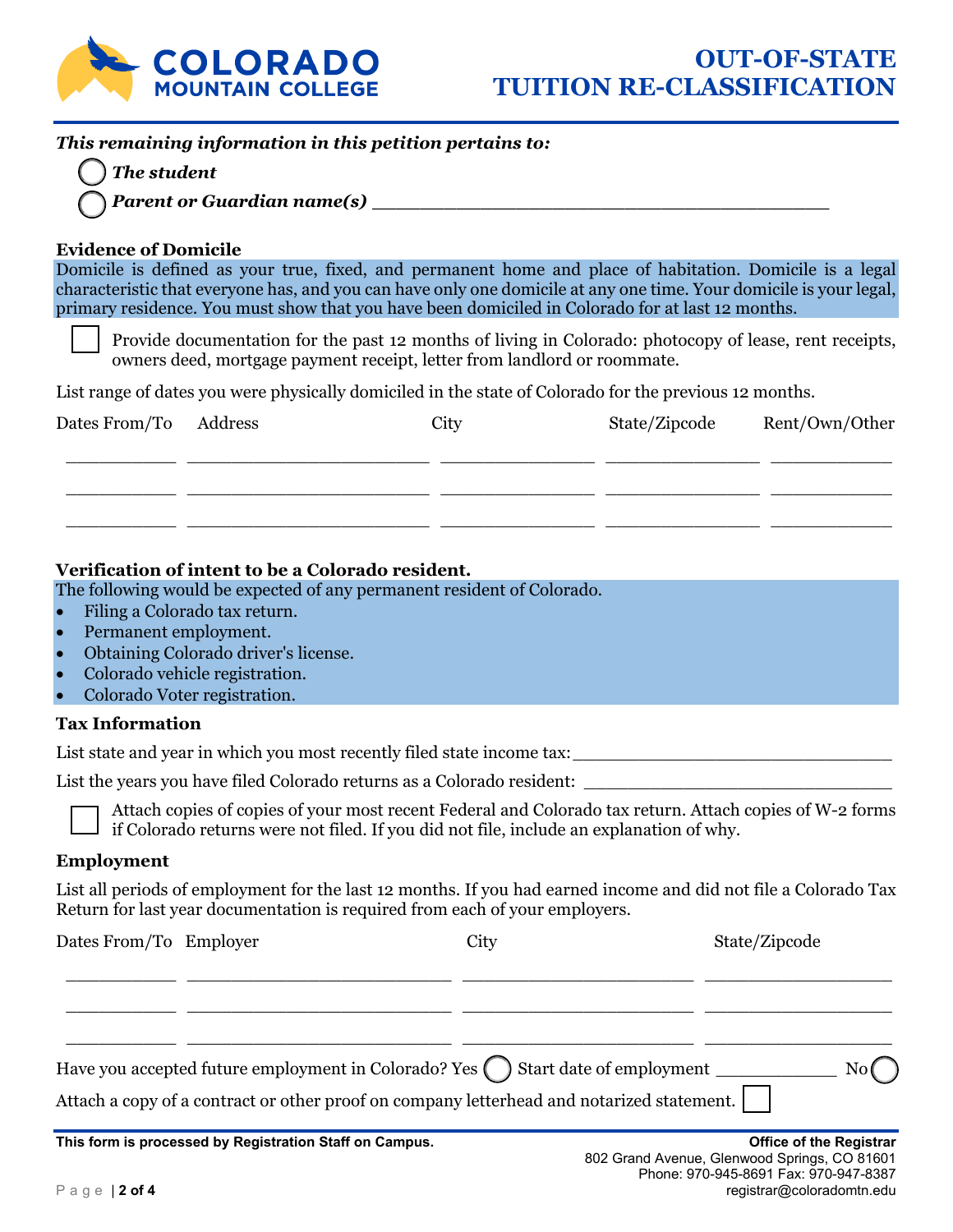

#### **Additional Documentation**

| In what state is your driver's license issued?                                                          |
|---------------------------------------------------------------------------------------------------------|
| In what state is your motor vehicle registered?                                                         |
| In what state are you currently registered to vote?                                                     |
| Include copies of Colorado driver's license and Colorado motor vehicle registration                     |
| I do not have a driver's license<br>I have a Colorado state ID (provide copy)                           |
| I do not have a motor vehicle<br>I am not registered to vote in any state                               |
| <b>Citizenship Status</b>                                                                               |
| Are you a citizen of the United States? Yes $\bigcap$ No $\bigcap$<br>Nation of Citizenship             |
| Attach a copy of Visa or Permanent Registration card (front and back)                                   |
| Check this box if the following statement is correct:                                                   |
| I have no official classification with the Department of Immigration and Naturalizations Services (INS) |

### **Additional Information**

Supply any additional information you believe may show your intent to make Colorado your permanent home.

 \_\_\_\_\_\_\_\_\_\_\_\_\_\_\_\_\_\_\_\_\_\_\_\_\_\_\_\_\_\_\_\_\_\_\_\_\_\_\_\_\_\_\_\_\_\_\_\_\_\_\_\_\_\_\_\_\_\_\_\_\_\_\_\_\_\_\_\_\_\_\_\_\_\_\_ \_\_\_\_\_\_\_\_\_\_\_\_\_\_\_\_\_\_\_\_\_\_\_\_\_\_\_\_\_\_\_\_\_\_\_\_\_\_\_\_\_\_\_\_\_\_\_\_\_\_\_\_\_\_\_\_\_\_\_\_\_\_\_\_\_\_\_\_\_\_\_\_\_\_\_ \_\_\_\_\_\_\_\_\_\_\_\_\_\_\_\_\_\_\_\_\_\_\_\_\_\_\_\_\_\_\_\_\_\_\_\_\_\_\_\_\_\_\_\_\_\_\_\_\_\_\_\_\_\_\_\_\_\_\_\_\_\_\_\_\_\_\_\_\_\_\_\_\_\_\_ \_\_\_\_\_\_\_\_\_\_\_\_\_\_\_\_\_\_\_\_\_\_\_\_\_\_\_\_\_\_\_\_\_\_\_\_\_\_\_\_\_\_\_\_\_\_\_\_\_\_\_\_\_\_\_\_\_\_\_\_\_\_\_\_\_\_\_\_\_\_\_\_\_\_\_ \_\_\_\_\_\_\_\_\_\_\_\_\_\_\_\_\_\_\_\_\_\_\_\_\_\_\_\_\_\_\_\_\_\_\_\_\_\_\_\_\_\_\_\_\_\_\_\_\_\_\_\_\_\_\_\_\_\_\_\_\_\_\_\_\_\_\_\_\_\_\_\_\_\_\_ \_\_\_\_\_\_\_\_\_\_\_\_\_\_\_\_\_\_\_\_\_\_\_\_\_\_\_\_\_\_\_\_\_\_\_\_\_\_\_\_\_\_\_\_\_\_\_\_\_\_\_\_\_\_\_\_\_\_\_\_\_\_\_\_\_\_\_\_\_\_\_\_\_\_\_ \_\_\_\_\_\_\_\_\_\_\_\_\_\_\_\_\_\_\_\_\_\_\_\_\_\_\_\_\_\_\_\_\_\_\_\_\_\_\_\_\_\_\_\_\_\_\_\_\_\_\_\_\_\_\_\_\_\_\_\_\_\_\_\_\_\_\_\_\_\_\_\_\_\_\_ \_\_\_\_\_\_\_\_\_\_\_\_\_\_\_\_\_\_\_\_\_\_\_\_\_\_\_\_\_\_\_\_\_\_\_\_\_\_\_\_\_\_\_\_\_\_\_\_\_\_\_\_\_\_\_\_\_\_\_\_\_\_\_\_\_\_\_\_\_\_\_\_\_\_\_

I/we understand that the information provided on this form will be used in determining your eligibility for instate or in-district tuition. I/we understand that providing false or misleading information to receive this tax supported subsidy of tuition may result in disciplinary action and /or criminal charges.

I hereby certify that the answers provided with this petition are accurate and complete, and all the documents attached are true and unaltered copies of the original documents. If my circumstances change which may affect the tuition status requested by this petition, I agree to immediately notify the Enrollment Services office at the campus I will be attending. If I am receiving financial aid, I understand that I must immediately notify the Financial Aid Office of any change in my tuition classification.

#### **Student Signature** \_\_\_\_\_\_\_\_\_\_\_\_\_\_\_\_\_\_\_\_\_\_\_\_\_\_\_\_\_\_\_\_\_\_\_\_\_ Date \_\_\_\_\_\_\_\_\_\_\_\_\_\_\_\_\_\_\_\_

# **Parent or Guardian Signature\_\_\_\_\_\_\_\_\_\_\_\_\_\_\_\_\_\_\_\_\_\_\_\_\_\_\_\_\_\_\_\_\_\_\_Date \_\_\_\_\_\_\_\_\_\_\_\_\_\_\_\_\_\_\_\_\_\_\_\_\_\_\_\_\_\_\_**

*Parent or court appointed guardian must sign this form if their information is included in the Petition.*